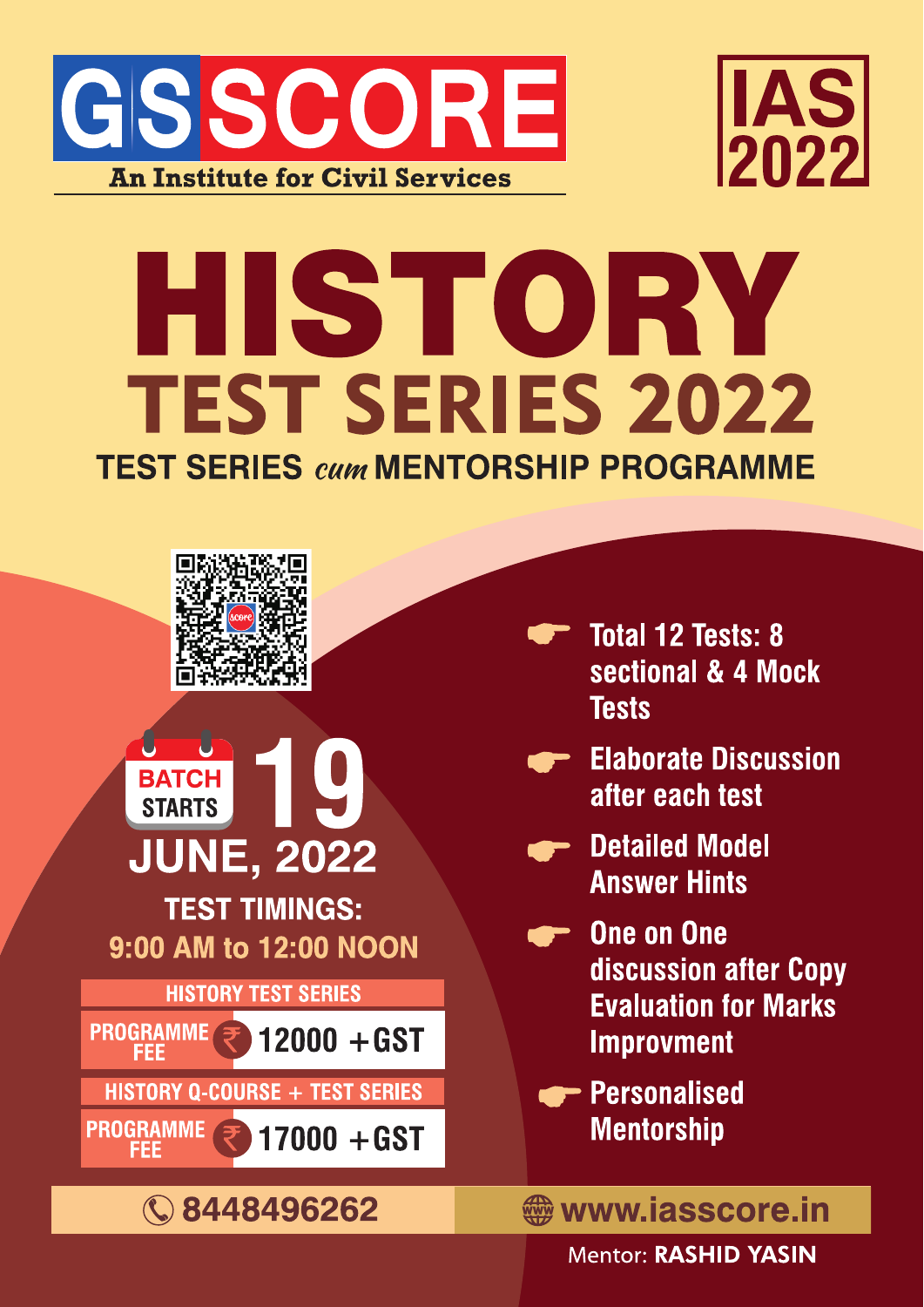## **GSSCORE**

## TEST SCHEDULE

| <b>TEST NO &amp; DATE</b>             |           | <b>SECTION &amp; TOPICS</b>                                                                                                                                                             |
|---------------------------------------|-----------|-----------------------------------------------------------------------------------------------------------------------------------------------------------------------------------------|
|                                       |           | <b>ANCIENT INDIA</b>                                                                                                                                                                    |
|                                       | $\odot$   | <b>Sources</b>                                                                                                                                                                          |
|                                       | $\odot$   | <b>Archaeological Sources:</b>                                                                                                                                                          |
|                                       |           | $\bullet$ Exploration, excavation, epigraphy, numismatics,<br>monuments.                                                                                                                |
|                                       |           | <b>n</b> Literary sources: Indigenous: Primary and<br>secondary; poetry, scientific literature, literature,<br>literature in regional languages, religious<br>literature.               |
|                                       |           | • Foreign account: Greek, Chinese & Arab writers.                                                                                                                                       |
|                                       | $\odot$   | <b>Pre-history and Proto-history:</b>                                                                                                                                                   |
| <b>TEST-1</b><br><b>19 JUNE, 2022</b> |           | • Geographical factors; hunting and gathering<br>(paleolithic and mesolithic); Beginning of<br>agriculture (neolithic and chalcolithic).                                                |
|                                       | $\bullet$ | <b>Indus Valley Civilization:</b>                                                                                                                                                       |
|                                       |           | • Origin, date, extent, characteristics-decline,<br>survival and significance, art and architecture.                                                                                    |
|                                       | $\odot$   | <b>Megalithic Cultures:</b>                                                                                                                                                             |
|                                       |           | • Distribution of pastoral and farming cultures<br>outside the Indus, Development of community<br>life, Settlements, Development of agriculture,<br>Crafts, Pottery, and Iron industry. |
|                                       | $\odot$   | <b>Aryans and Vedic Period:</b>                                                                                                                                                         |
|                                       |           | <b>Expansions of Aryans in India:</b>                                                                                                                                                   |

#### HISTORY test series

## **2** IAS 2022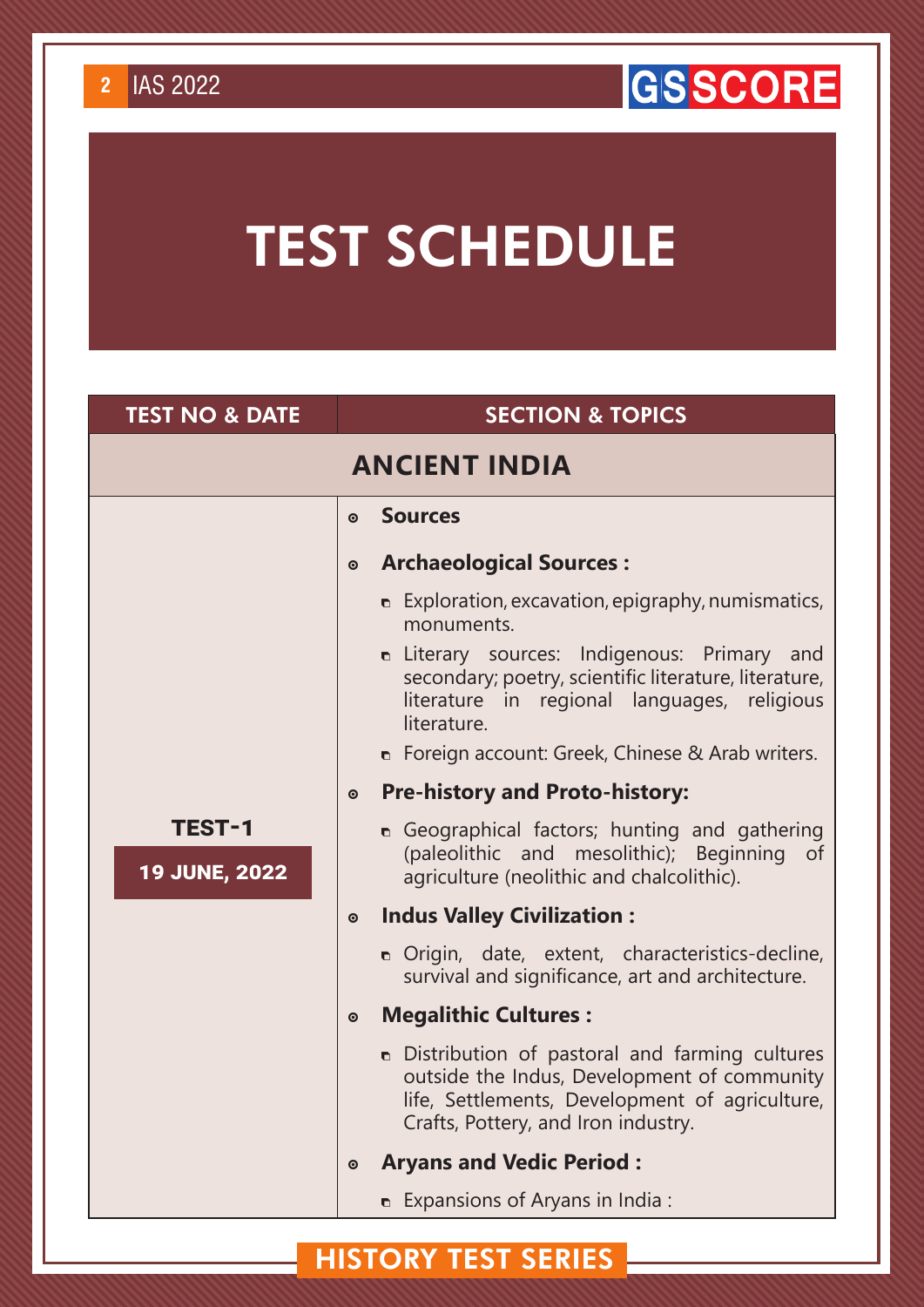|                      | • Vedic Period: Religious and philosophic<br>literature; Transformation from Rig Vedic period<br>to the later Vedic period; Political, social and<br>economical life; Significance of the Vedic Age;<br>Evolution of Monarchy and Varna system.                                                                                                                                                                                                                                                                                        |
|----------------------|----------------------------------------------------------------------------------------------------------------------------------------------------------------------------------------------------------------------------------------------------------------------------------------------------------------------------------------------------------------------------------------------------------------------------------------------------------------------------------------------------------------------------------------|
|                      | <b>Period of Mahajanapadas:</b><br>$\odot$                                                                                                                                                                                                                                                                                                                                                                                                                                                                                             |
|                      | • Formation of States (Mahajanapada): Republics<br>and monarchies; Rise of urban centres; Trade<br>routes; Economic growth; Introduction of<br>coinage; Spread of Jainism and Buddism; Rise<br>of Magadha and Nandas.                                                                                                                                                                                                                                                                                                                  |
|                      | $\bullet$ Iranian & Mecedonian invasions and their impact.                                                                                                                                                                                                                                                                                                                                                                                                                                                                             |
| TEST-2               | <b>Mauryan Empire:</b><br>$\odot$<br>n Foundation of the<br>Mauryan Empire,<br>Chandragupta, Kautilya and Arthashastra;<br>Ashoka; Concept of Dharma; Edicts; Polity,<br>Administration, Economy; Art, architecture and<br>sculpture; External contacts; Religion; Spread of<br>religion; Literature.<br><b>n</b> Disintegration of the empire; sungas<br>and<br>Kanvas.<br>Post-Mauryan Period (Indo-Greeks, Sakas,<br>$\boldsymbol{\odot}$<br><b>Kushanas, Western Kshatrapas):</b><br>• Contact with outside world; growth of urban |
| <b>26 JUNE, 2022</b> | centres, economy, coinage, development of<br>religions, Mahayana, social conditions, art,<br>architecture, culture, literature and science.                                                                                                                                                                                                                                                                                                                                                                                            |
|                      | <b>Early State and Society in Eastern India,</b><br>$\boldsymbol{\odot}$<br><b>Deccan and South India:</b>                                                                                                                                                                                                                                                                                                                                                                                                                             |
|                      | <b>n</b> Kharavela, The Satavahanas, Tamil States of the<br>Sangam Age; Administration, Economy, land<br>grants, coinage, trade guilds and urban centres;<br>Buddhist centres; Sangam literature and culture;<br>Art and architecture.                                                                                                                                                                                                                                                                                                 |
|                      | <b>Guptas, Vakatakas and Vardhanas:</b><br>$\odot$                                                                                                                                                                                                                                                                                                                                                                                                                                                                                     |
|                      | • Polity and administration, Economic conditions,<br>Coinage of the Guptas, Land grants, Decline<br>of urban centres, Indian feudalism, Caste                                                                                                                                                                                                                                                                                                                                                                                          |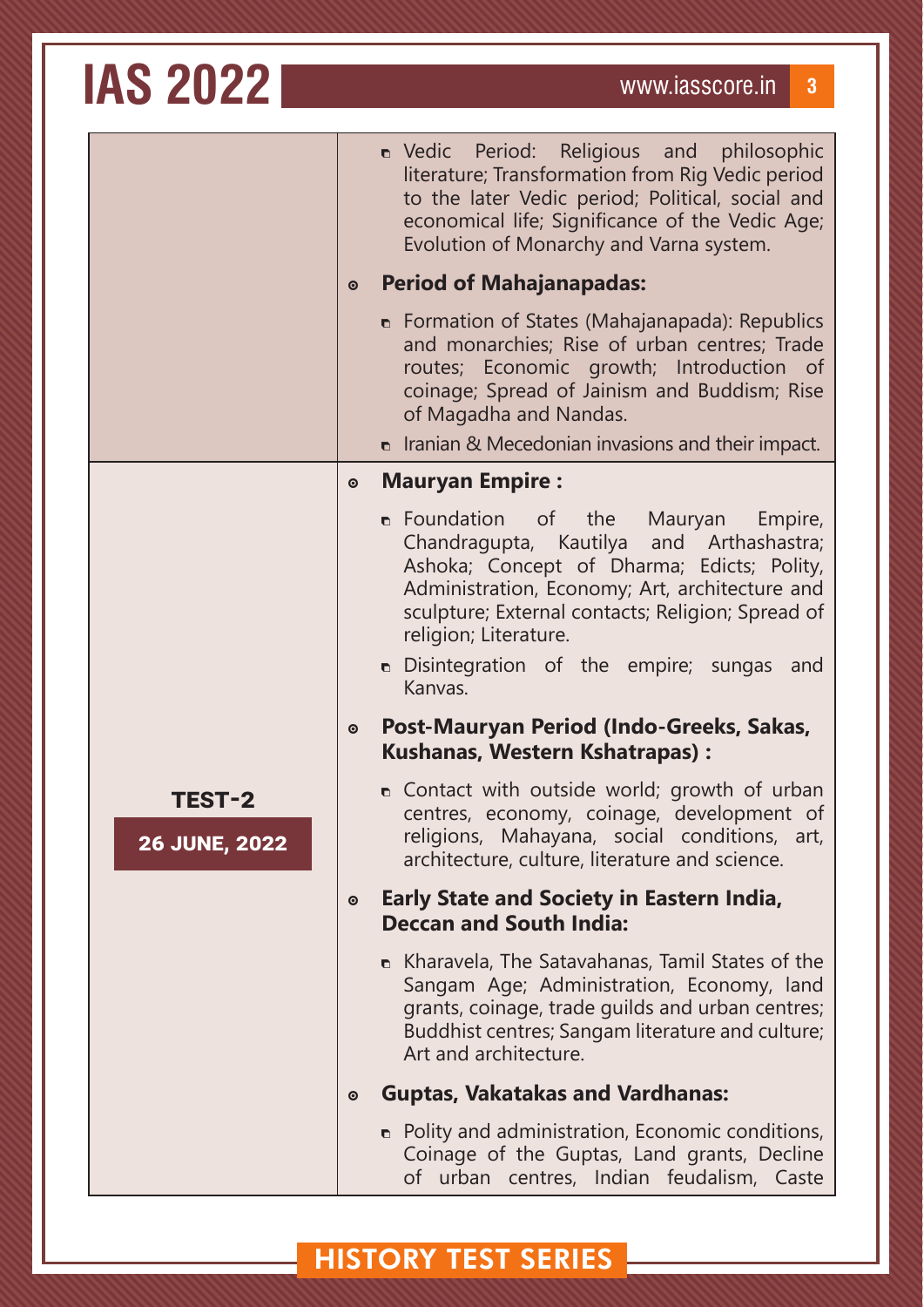## GSSCORE

|               |         | system, Position of women, Education and<br>educational institutions; Nalanda, Vikramshila<br>and Vallabhi, Literature, scientific literature, art<br>and architecture.                                                                                                                                                                                                                                                                                 |
|---------------|---------|---------------------------------------------------------------------------------------------------------------------------------------------------------------------------------------------------------------------------------------------------------------------------------------------------------------------------------------------------------------------------------------------------------------------------------------------------------|
|               | $\odot$ | <b>Regional States during Gupta Era:</b>                                                                                                                                                                                                                                                                                                                                                                                                                |
|               |         | n The Kadambas, Pallavas, Chalukyas of Badami;<br>Polity and Administration, Trade guilds, Literature;<br>growth of Vaishnava and Saiva religions. Tamil<br>Bhakit movement, Shankaracharya;                                                                                                                                                                                                                                                            |
|               |         | • Vedanta; Institutions of temple and temple<br>architecture; Palas, Senas, Rashtrakutas,<br>Paramaras, Polity and administration; Cultural<br>aspects. Arab conquest of Sind; Alberuni, The<br>Chaluky as of Kalyana, Cholas, Hoysalas, Pandyas;<br>Polity and Administration; Local Government;<br>Growth of art and architecture, religious sects,<br>Institution of temple and Mathas, Agraharas,<br>education and literature, economy and society. |
|               | $\odot$ | <b>Themes in Early Indian Cultural History:</b>                                                                                                                                                                                                                                                                                                                                                                                                         |
|               |         | <b>•</b> Languages and texts, major stages in the<br>evolution of art and architecture, major<br>philosophical thinkers and schools, ideas in<br>Science and Mathematics.                                                                                                                                                                                                                                                                               |
|               |         | <b>MEDIEVAL INDIA</b>                                                                                                                                                                                                                                                                                                                                                                                                                                   |
|               | $\odot$ | Early Medieval India, 750-1200:                                                                                                                                                                                                                                                                                                                                                                                                                         |
|               |         | <b>D</b> Polity: Major political developments in Northern<br>India and the peninsula, origin and the rise of<br>Rajputs.                                                                                                                                                                                                                                                                                                                                |
| <b>TEST-3</b> |         | <b>n</b> The Cholas: administration, village economy<br>and society "Indian Feudalism".                                                                                                                                                                                                                                                                                                                                                                 |
| 03 JULY, 2022 | O       | Agrarian economy and urban settlements.                                                                                                                                                                                                                                                                                                                                                                                                                 |
|               |         | Trade and commerce.                                                                                                                                                                                                                                                                                                                                                                                                                                     |
|               |         | <b>•</b> Society: the status of the Brahman and the new<br>social order.                                                                                                                                                                                                                                                                                                                                                                                |
|               |         | • Condition of women.                                                                                                                                                                                                                                                                                                                                                                                                                                   |
|               |         | <b>n</b> Indian science and technology.                                                                                                                                                                                                                                                                                                                                                                                                                 |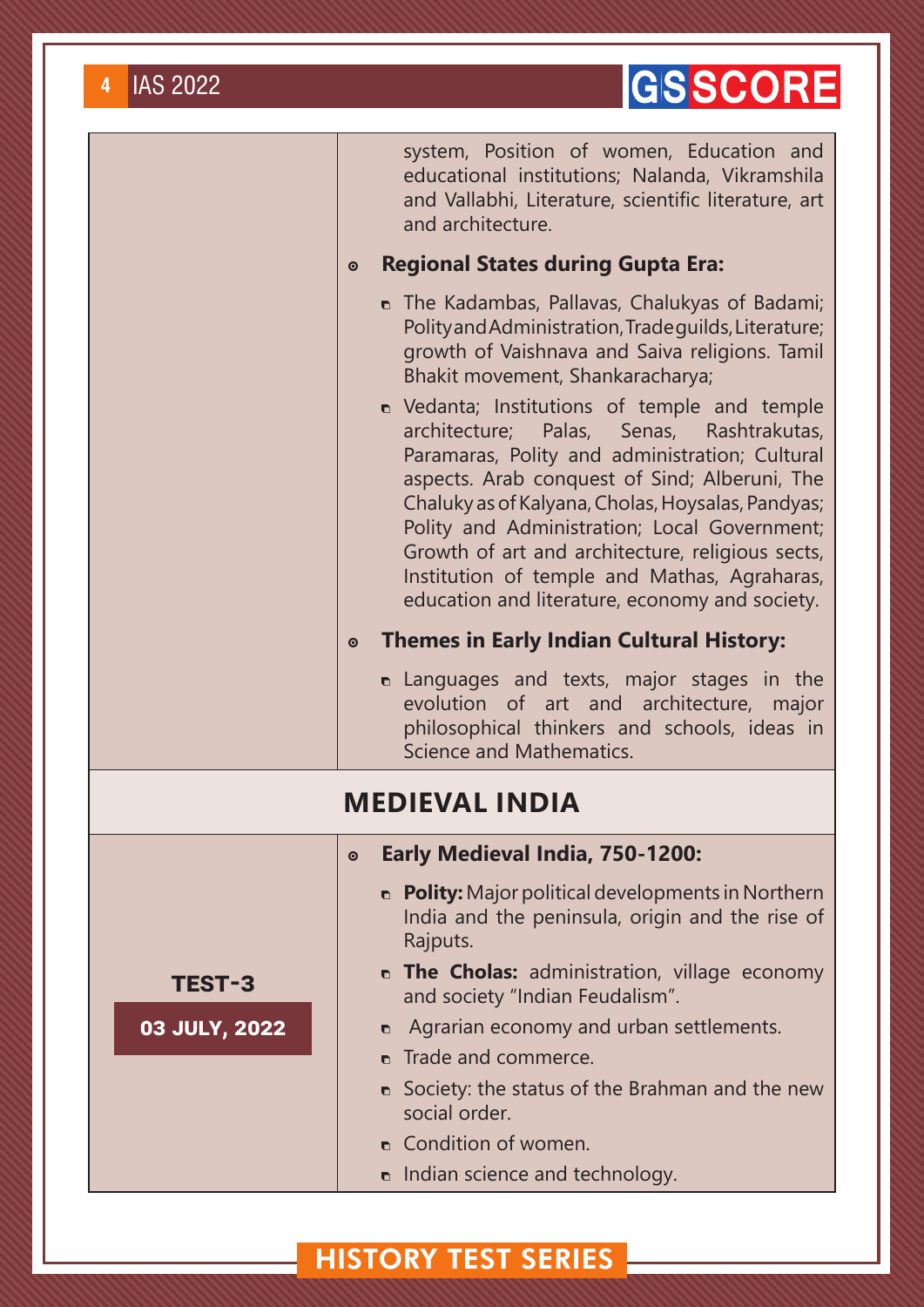| $\odot$              | <b>Cultural Traditions in India, 750-1200:</b>                                                                                                                                                                                                                                                                                                                                                        |
|----------------------|-------------------------------------------------------------------------------------------------------------------------------------------------------------------------------------------------------------------------------------------------------------------------------------------------------------------------------------------------------------------------------------------------------|
|                      | <b>n</b> Philosophy: Skankaracharya and Vedanta,<br>Ramanuja and Vishishtadvaita, Madhva and<br>Brahma-Mimansa.                                                                                                                                                                                                                                                                                       |
|                      | • Religion: Forms and features of religion, Tamil<br>devotional cult, growth of Bhakti, Islam and its<br>arrival in India, Sufism.                                                                                                                                                                                                                                                                    |
|                      | <b>•</b> Literature: Literature in Sanskrit, growth of Tamil<br>literature, literature in the newly developing<br>languages, Kalhan's Rajtarangini, Alberuni's<br>India.                                                                                                                                                                                                                              |
|                      | <b>n</b> Art and Architecture: Temple architecture,<br>sculpture, painting.                                                                                                                                                                                                                                                                                                                           |
| $\odot$              | <b>The Thirteenth Century:</b>                                                                                                                                                                                                                                                                                                                                                                        |
|                      | $\bullet$ Establishment of the Delhi Sultanate: The Ghurian<br>invasions - factors behind Ghurian success.<br><b>•</b> Economic, Social and cultural consequences.<br>• Foundation of Delhi Sultanate and early Turkish<br>Sultans.                                                                                                                                                                   |
|                      | • Consolidation: The rule of Iltutmish and Balban.                                                                                                                                                                                                                                                                                                                                                    |
| $\odot$              | <b>The Fourteenth Century:</b>                                                                                                                                                                                                                                                                                                                                                                        |
|                      | n "The Khalji Revolution".<br>• Alauddin Khalji: Conquests and territorial<br>expansion, agrarian and economic measure.<br>• Muhammad Tughluq: Major projects, agrarian<br>measures, bureaucracy of Muhammad Tughluq.<br><b>n</b> Firuz Tugluq: Agrarian measures, achievements<br>in civil engineering and public works, decline of<br>the Sultanate, foreign contacts and Ibn Battuta's<br>account. |
| $\boldsymbol{\odot}$ | Society, Culture and Economy in the<br><b>Thirteenth and Fourteenth Centuries:</b>                                                                                                                                                                                                                                                                                                                    |
|                      | <b>B</b> Society: composition of rural society, ruling<br>classes, town dwellers, women, religious classes,<br>caste and slavery under the Sultanate, Bhakti<br>movement, Sufi movement.                                                                                                                                                                                                              |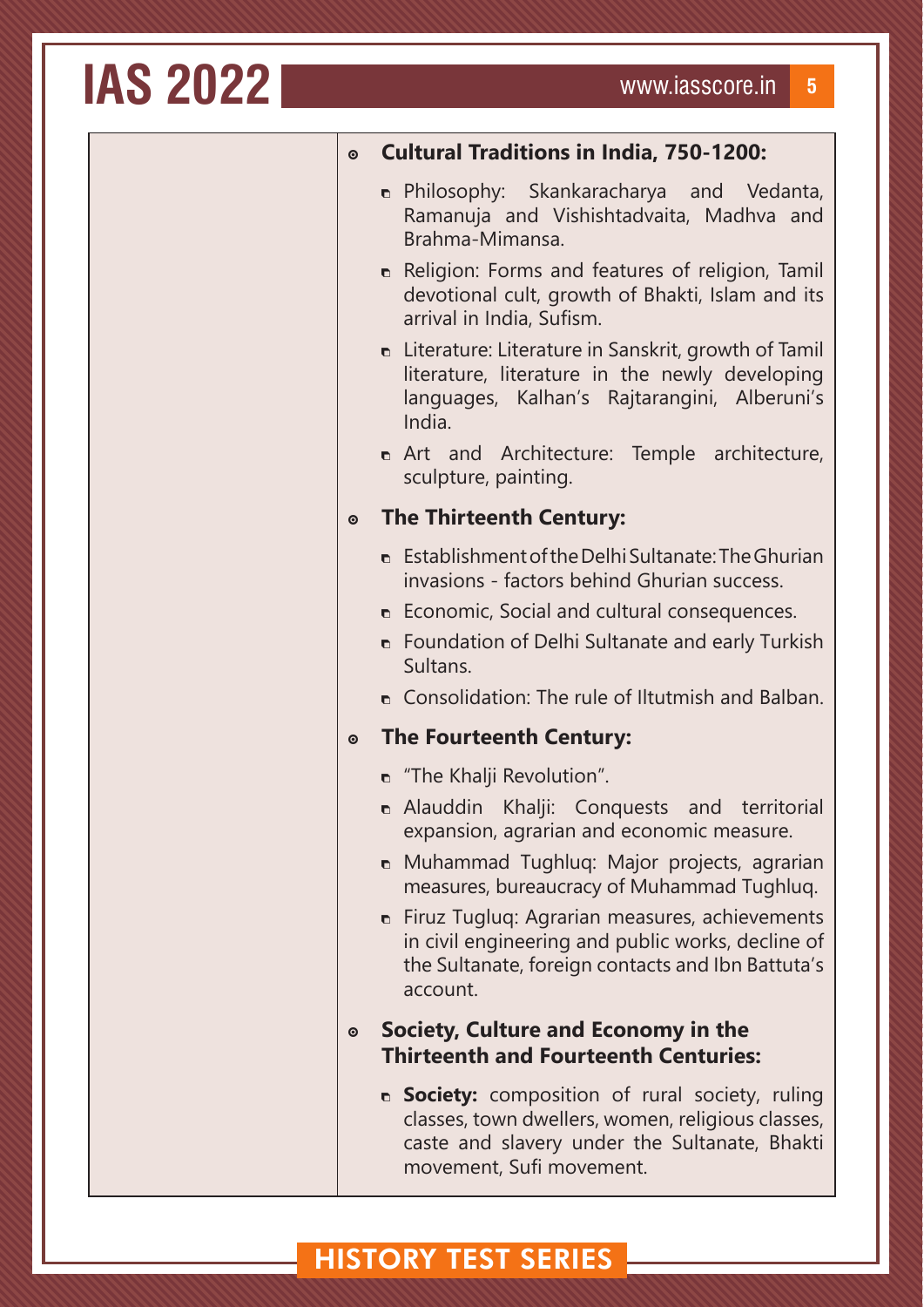## GSSCORE

|                                |         | <b>c Culture:</b> Persian literature, literature in the<br>regional languages of North India, literaute in the<br>languages of South India, Sultanate architecture<br>and new structural forms, painting, evolution of<br>a composite culture.<br><b>Economy:</b> Agricultural Production, rise of urban<br>economy and non-agricultural production, trade<br>and commerce. |
|--------------------------------|---------|-----------------------------------------------------------------------------------------------------------------------------------------------------------------------------------------------------------------------------------------------------------------------------------------------------------------------------------------------------------------------------|
|                                | $\odot$ | <b>The Fifteenth and Early Sixteenth</b><br><b>Century-Political Developments and</b><br><b>Economy:</b>                                                                                                                                                                                                                                                                    |
|                                |         | • Rise of Provincial Dynasties : Bengal, Kashmir<br>(Zainul Abedin), Gujarat.<br>• Malwa, Bahmanids.<br>$\bullet$ The Vijayanagara Empire.<br><b>n</b> Lodis.<br>• Mughal Empire, first phase: Babur, Humayun.<br>$\bullet$ The Sur Empire : Sher Shah's administration.<br>• Portuguese colonial enterprise, Bhakti and Sufi<br>Movements.                                 |
|                                | $\odot$ | The Fifteenth and Early Sixteenth Century-<br><b>Society and culture:</b>                                                                                                                                                                                                                                                                                                   |
|                                |         | Regional cultures specificities.<br><b>n</b> Literary traditions.<br><b>n</b> Provincial architectural.<br><b>•</b> Society, culture, literature and the arts in<br>Vijayanagara Empire.                                                                                                                                                                                    |
|                                | $\odot$ | <b>Akbar:</b>                                                                                                                                                                                                                                                                                                                                                               |
| TEST-4<br><b>10 JULY, 2022</b> |         | • Conquests and consolidation of empire.<br>Establishment of jagir and mansab systems.<br>$\blacksquare$<br>Rajput policy.<br>$\blacksquare$<br>$\bullet$ Evolution of religious and social outlook. Theory<br>of Sulh-i-kul and religious policy.<br>• Court patronage of art and technology.                                                                              |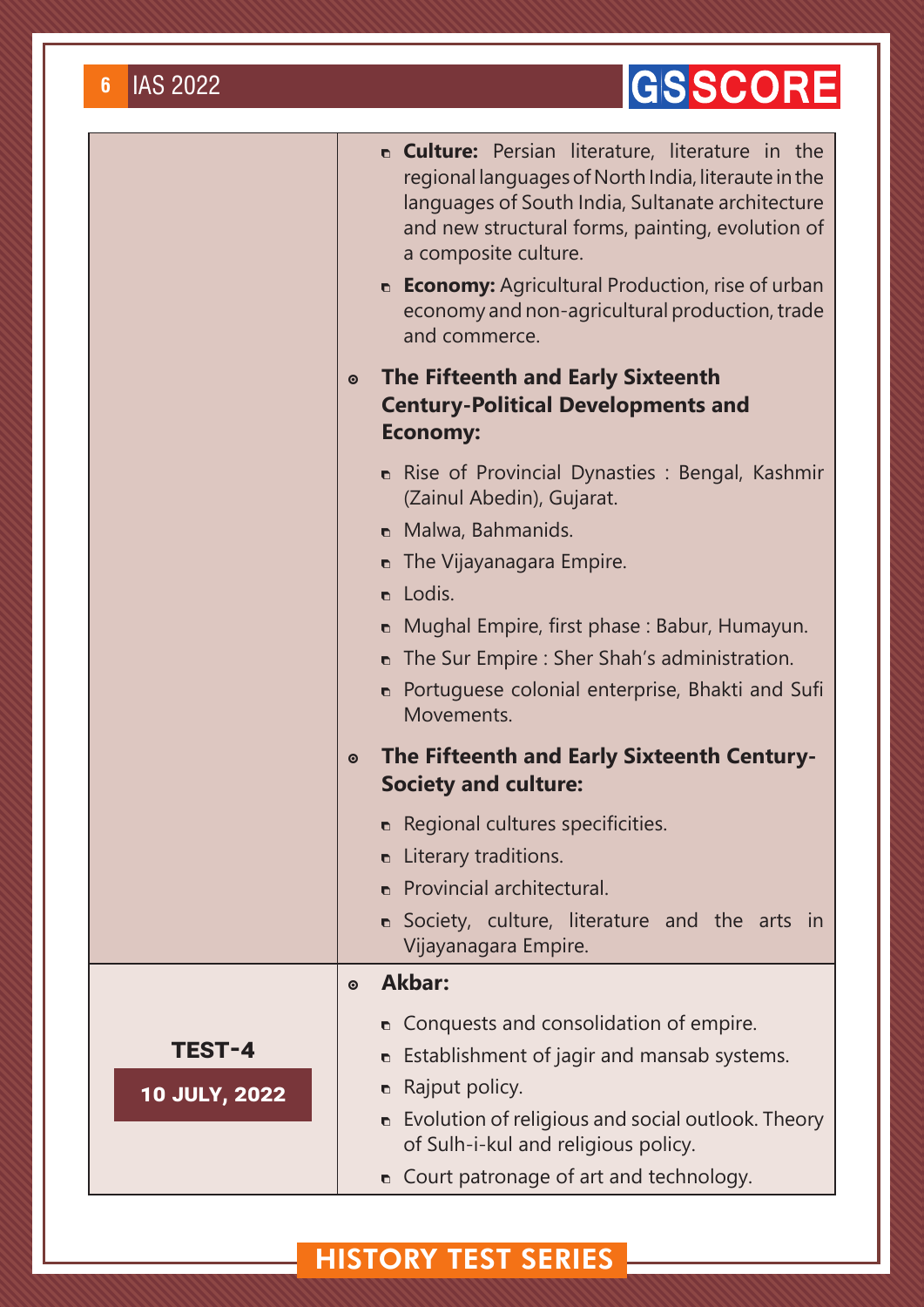| <b>IAS 2022</b> |
|-----------------|
|                 |

| $\odot$   | <b>Mughal Empire in the Seventeenth</b><br><b>Century:</b>                                            |  |
|-----------|-------------------------------------------------------------------------------------------------------|--|
|           | • Major administrative policies of Jahangir,<br>Shahjahan and Aurangzeb.                              |  |
|           | $\bullet$ The Empire and the Zamindars.                                                               |  |
|           | Religious policies of Jahangir, Shahjahan and<br>n.<br>Aurangzeb.                                     |  |
|           | • Nature of the Mughal State.                                                                         |  |
|           | • Late Seventeenth Century crisis and the revolts.                                                    |  |
|           | <b>n</b> The Ahom kingdom.                                                                            |  |
|           | <b>•</b> Shivaji and the early Maratha Kingdom.                                                       |  |
| $\bullet$ | Economy and society, in the 16th and 17th<br><b>Centuries:</b>                                        |  |
|           | • Population Agricultural and craft production.                                                       |  |
|           | n Towns, commerce with Europe through Dutch,<br>English and French companies : a trade<br>revolution. |  |
|           | n Indian mercantile classes. Banking, insurance<br>and credit systems.                                |  |
|           | • Conditions of peasants, Condition of Women.                                                         |  |
|           | $\bullet$ Evolution of the Sikh community and the Khalsa<br>Panth.                                    |  |
| $\bullet$ | <b>Culture during Mughal Empire:</b>                                                                  |  |
|           | Persian histories and other literature.<br>n.                                                         |  |
|           | Hindi and religious literatures.<br>n                                                                 |  |
|           | Mughal architecture.<br>$\bullet$                                                                     |  |
|           | Mughal painting.<br>$\bullet$                                                                         |  |
|           | Provincial architecture and painting.<br>n.                                                           |  |
|           | <b>n</b> Classical music.                                                                             |  |
|           | <b>n</b> Science and technology.                                                                      |  |
| $\bullet$ | <b>The Eighteenth Century:</b>                                                                        |  |
|           | • Factors for the decline of the Mughal Empire.                                                       |  |
|           | n The regional principalities: Nizam's Deccan,<br>Bengal, Awadh.                                      |  |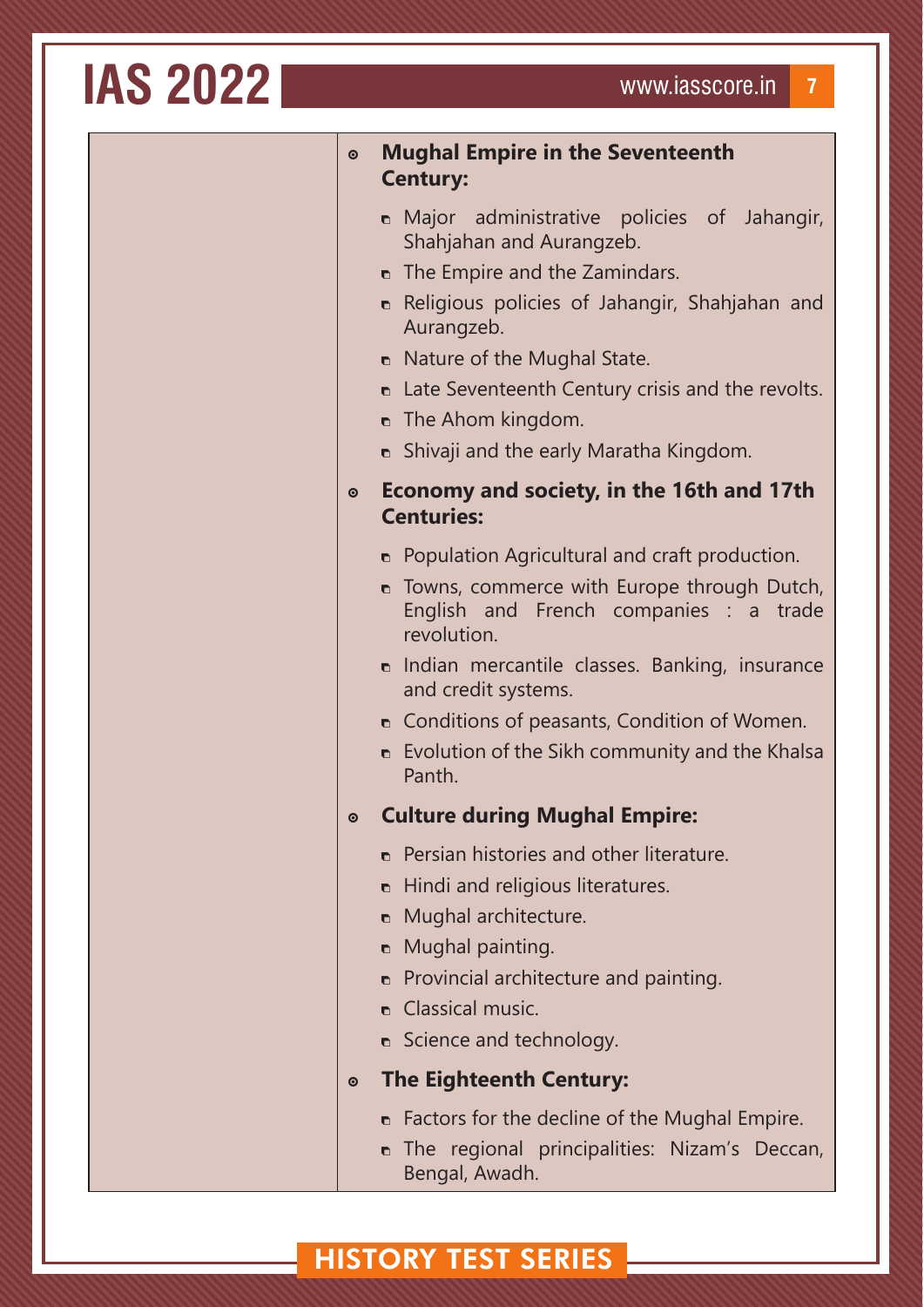| <b>IAS 2022</b><br>8 | <b>GSSCORE</b>                                                                                                                                                                                                                                                                                   |
|----------------------|--------------------------------------------------------------------------------------------------------------------------------------------------------------------------------------------------------------------------------------------------------------------------------------------------|
|                      | • Maratha ascendancy under the Peshwas.<br>$\bullet$ The Maratha fiscal and financial system.<br><b>•</b> Emergence of Afghan power Battle of Panipat,<br>1761.<br><b>n</b> State of, political, cultural and economic, on eve<br>of the British conquest.                                       |
|                      | <b>MODERN INDIA</b>                                                                                                                                                                                                                                                                              |
|                      | <b>European Penetration into India:</b><br>$\boldsymbol{\odot}$                                                                                                                                                                                                                                  |
|                      | • The Early European Settlements; The Portuguese<br>and the Dutch; The English and the French East<br>India Companies; Their struggle for supremacy;<br>Carnatic Wars; Bengal-The conflict<br>• between the English and the Nawabs of Bengal;                                                    |
|                      | Siraj and the English; The Battle of Plassey;<br>Significance of Plassey.                                                                                                                                                                                                                        |
|                      | <b>British Expansion in India:</b><br>$\odot$                                                                                                                                                                                                                                                    |
| TEST-5               | • Bengal-Mir Jafar and Mir Kasim; The Battle of<br>Buxar; Mysore; The Marathas; The three Anglo-<br>Maratha Wars; The Punjab.                                                                                                                                                                    |
| <b>17 JULY, 2022</b> | <b>Early Structure of the British Raj:</b><br>$\boldsymbol{\odot}$                                                                                                                                                                                                                               |
|                      | $\bullet$ The Early administrative structure; From diarchy<br>to direct contol; The Regulating Act (1773); The<br>Pitt's India Act (1784); The Charter Act (1833); The<br>Voice of free trade and the changing character<br>of British colonial rule; The English utilitarian<br>and India.      |
|                      | <b>Economic Impact of British Colonial Rule:</b><br>$\odot$                                                                                                                                                                                                                                      |
|                      | <b>n</b> Land revenue settlements in British India; The<br>Permanent Settlement; Ryotwari Settlement;<br>Mahalwari Settlement; Economic impact of the<br>revenue arrangements; Commercialization of<br>agriculture; Rise of landless agrarian labourers;<br>Impoverishment of the rural society. |

## **HISTORY TEST SERIES**

## **B** IAS 2022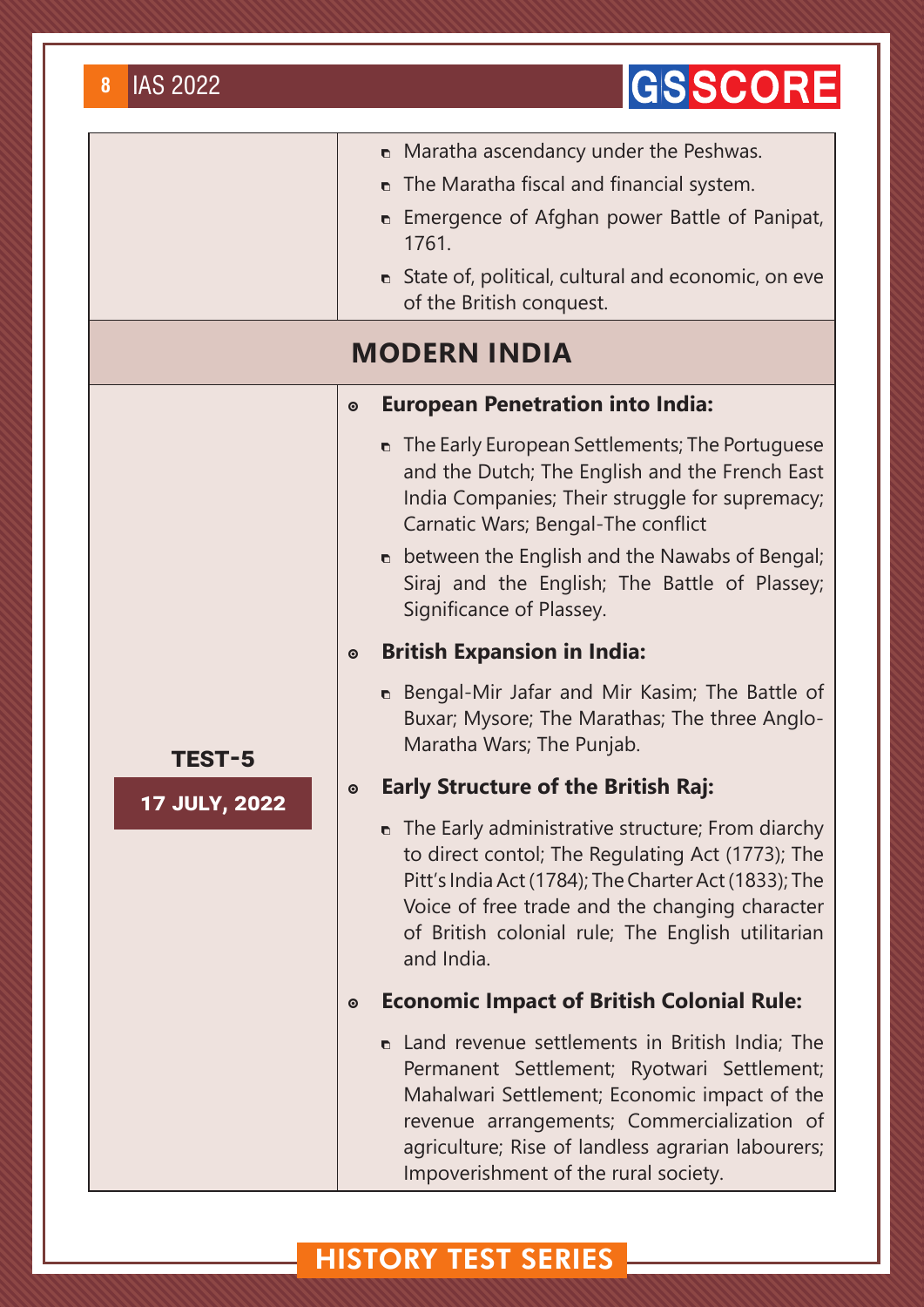|                                | $\odot$              | • Dislocation of traditional trade and commerce;<br>De-industrialisation; Decline of traditional crafts;<br>Drain of wealth; Economic transformation of<br>India; Railroad and communication network<br>including telegraph and postal services; Famine<br>and poverty in the rural interior; European<br>business enterprise and its limitations.<br><b>Social and Cultural Developments:</b>                                                                                                                                           |
|--------------------------------|----------------------|------------------------------------------------------------------------------------------------------------------------------------------------------------------------------------------------------------------------------------------------------------------------------------------------------------------------------------------------------------------------------------------------------------------------------------------------------------------------------------------------------------------------------------------|
|                                |                      | $\bullet$ The state of indigenous education, its dislocation;<br>Orientalist-Anglicist<br>controversy,<br><b>The</b><br>introduction of western education in India; The<br>rise of press, literature and public opinion; The<br>rise of modern vernacular literature; Progress of<br>Science; Christian missionary activities in India.                                                                                                                                                                                                  |
|                                | $\odot$              | <b>Social and Religious Reform Movements in</b><br><b>Bengal and Other Areas:</b>                                                                                                                                                                                                                                                                                                                                                                                                                                                        |
|                                |                      | <b>n</b> Ram Mohan Roy, The Brahmo Movement;<br>Devendranath Tagore; Iswarchandra Vidyasagar;<br>The Young Bengal Movement; Dayanada<br>Saraswati; The social reform movements in India<br>including Sati, widow remarriage, child marriage<br>etc.; The contribution of Indian renaissance to<br>the growth of modern India; Islamic revivalism-<br>the Feraizi and Wahabi Movements                                                                                                                                                    |
|                                | $\boldsymbol{\odot}$ | <b>Indian Response to British Rule:</b>                                                                                                                                                                                                                                                                                                                                                                                                                                                                                                  |
| <b>TEST-6</b><br>24 JULY, 2022 |                      | • Peasant movement and tribal uprisings in the<br>18th and 19th centuries including the Rangpur<br>Dhing (1783), the Kol Rebellion (1832), the<br>Mopla Rebellion in Malabar (1841-1920), the<br>• Santal Hul (1855), Indigo Rebellion (1859-60),<br>Deccan Uprising (1875) and the Munda Ulgulan<br>(1899-1900); The Great Revolt of 1857 - Origin,<br>character, casuses of failure, the consequences;<br>The shift in the character of peasant uprisings in<br>the post-1857 period; the peasant movements<br>of the 1920s and 1930s. |
|                                |                      | $\bullet$ Factors leading to the birth of Indian Nationalism;<br>Politics of Association; The Foundation of the<br>Indian National Congress; The Safety-valve<br>thesis relating to the birth of the Congress;                                                                                                                                                                                                                                                                                                                           |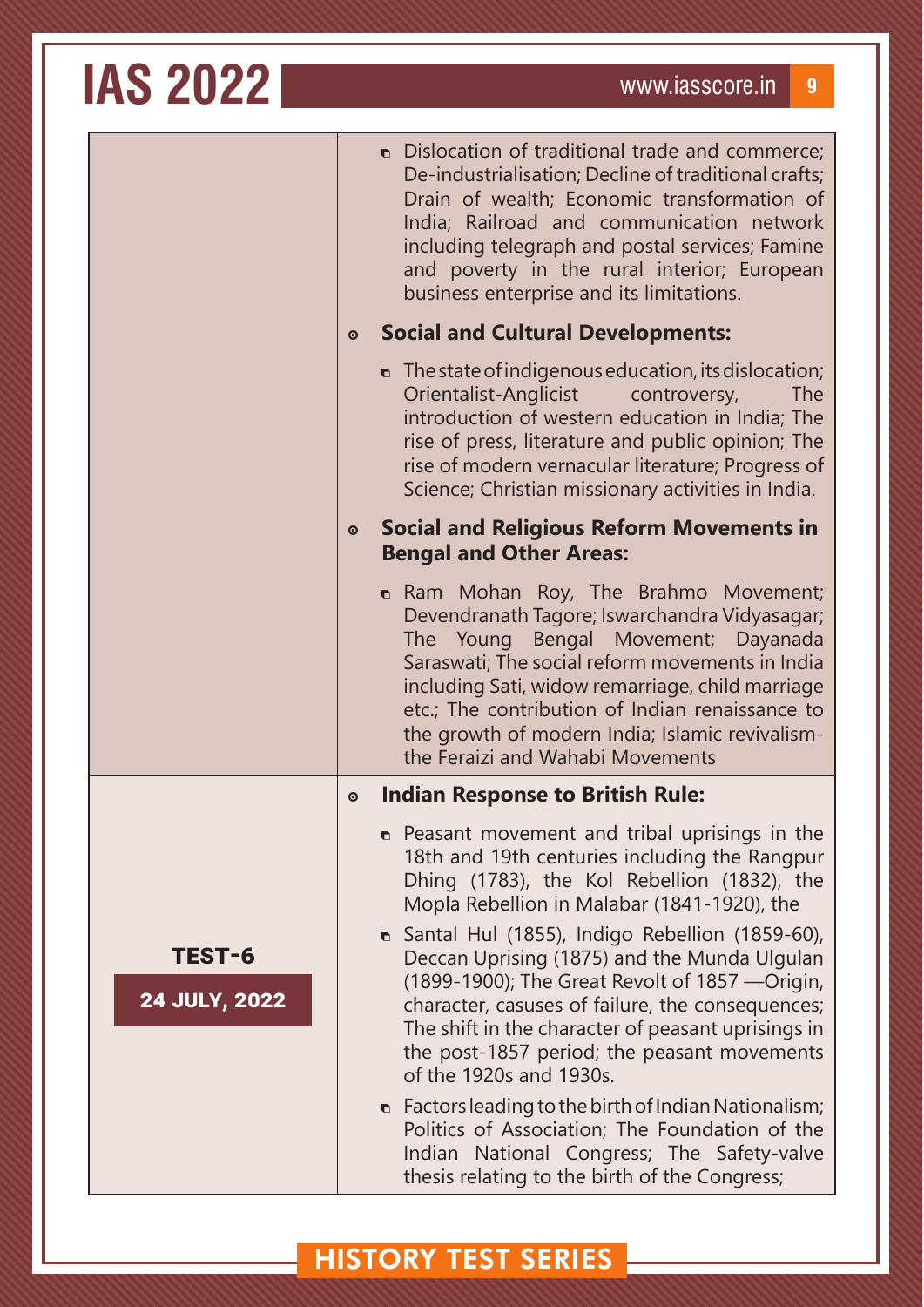## **GSSCORE**

- **n** Programme and objectives of Early Congress; the social composition of early Congress leadership; the Moderates and Extremists; The Partition of Bengal (1905); The Swadeshi Movement in Bengal; the economic and political aspects of Swadeshi Movement; The beginning of revolutionary extremism in India.
- **B.** Rise of Gandhi: Character of Gandhian nationalism: Gandhi's popular appeal; Rowlatt Satyagraha; the Khilafat Movement; the Non-cooperation Movement; National politics from the end of the Non-cooperation movement to the beginning of the Civil Disobedience Movement; the two phases of the Civil Disobedience Movement; Simon Commission; The Nehru Report; the Round Table Conferences; Nationalism and the Peasant Movements; Nationalism and Working class movements; Women and Indian youth and students in Indian politics (1885-1947); the election of 1937 and the formation of ministries; Cripps Mission; the Quit India Movement; the Wavell Plan; The Cabinet Mission.
- **Constitutional Developments in the Colonial India between 1858 and 1935.**
- **Other strands in the National Movement.**
	- **The Revolutionaries:** Bengal, the Punjab, Maharashtra, U.P. the Madras Presidency, Outside India.
	- **The Left;** The Left within the Congress: Jawaharlal Nehru, Subhas Chandra Bose, the Congress Socialist Party; the Communist Party of India, other left parties.
	- **Politics of Separatism;** the Muslim League; the Hindu Mahasabha; Communalism and the politics of partition; Transfer of power; Independence.
	- **Consolidation as a Nation;** Nehru's Foreign Policy; India and her neighbours (1947-1964); The linguistic reorganisation of States (1935- 1947); Regionalism and regional inequality; Integration of Princely States; Princes in electoral politics; the Question of National Language.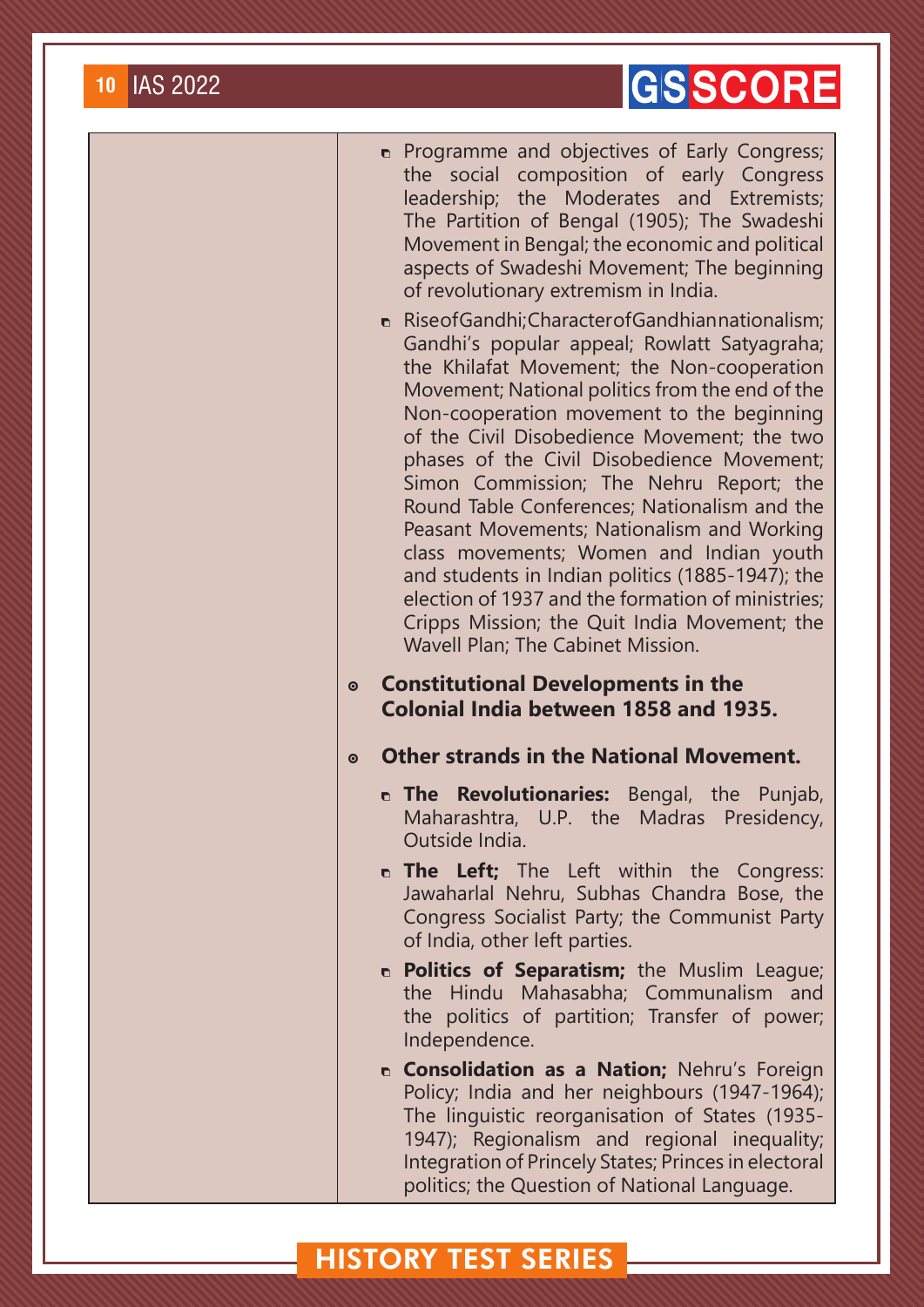**TEST-7**

**31 JULY, 2022**

|  |                            |  | n Caste and Ethnicity after 1947; Backward   |
|--|----------------------------|--|----------------------------------------------|
|  |                            |  | Castes and Tribes in post-colonial electoral |
|  | politics; Dalit movements. |  |                                              |

 **Economic development and political change;** Land reforms; the politics of planning and rural reconstruction; Ecology and environmental policy in post-colonial India; Progress of Science.

#### **MODERN WORLD**

#### **Enlightenment and Modern ideas:**

- **n** Major Ideas of Enlightenment: Kant, Rousseau.
- $\bullet$  Spread of Enlightenment in the colonies.
- $\bullet$  Rise of socialist ideas (up to Marx); spread of Marxian Socialism.

#### **Origins of Modern Politics :**

- **European States System.**
- **American Revolution and the Constitution.**
- **E** French Revolution and Aftermath, 1789-1815.
- American Civil War with reference to Abraham Lincoln and the abolition of slavery.
- **British Democratic politics, 1815-1850** Parliamentary Reformers, Free Traders, Chartists.

#### **Industrialization :**

- $\bullet$  English Industrial Revolution : Causes and Impact on Society.
- **n** Industrialization in other countries: USA, Germany, Russia, Japan.
- n Industrialization and Globalization.

#### **Nation-State System :**

- Rise of Nationalism in 19th century.
- Nationalism : State-building in Germany and Italy.
- Disintegration of Empires in the face of the emergence of nationalities across the World.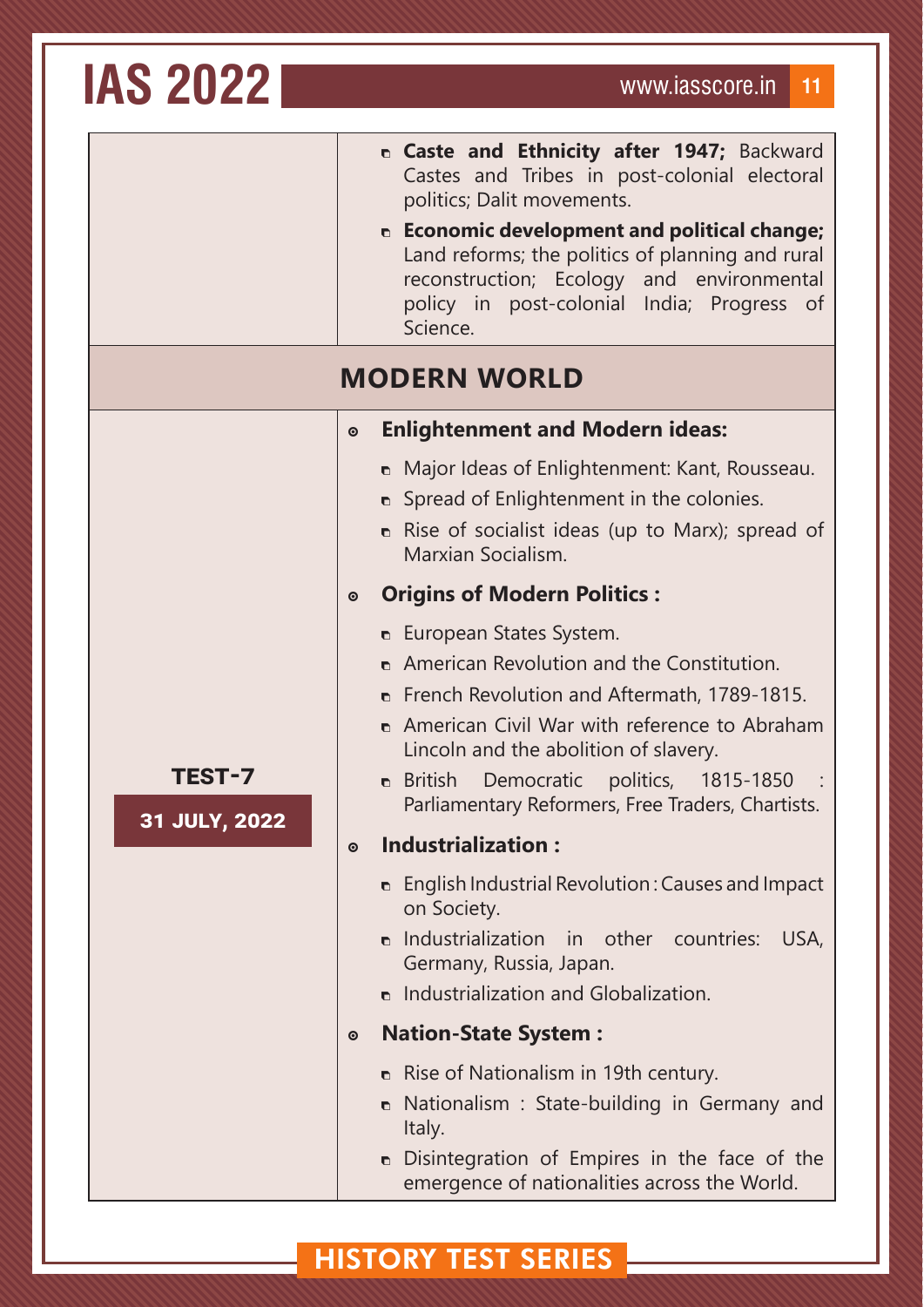## GSSCORE

|                        | $\odot$ | <b>Imperialism and Colonialism:</b>                                    |
|------------------------|---------|------------------------------------------------------------------------|
|                        |         | • South and South-East Asia.                                           |
|                        |         | <b>n</b> Latin America and South Africa.                               |
|                        |         | <b>n</b> Australia.                                                    |
|                        |         | Imperialism and free trade: Rise of neo-<br>$\bullet$<br>imperialism.  |
|                        | $\odot$ | <b>Revolution and Counter-Revolution:</b>                              |
|                        |         | <b>n</b> 19th Century European revolutions.                            |
|                        |         | <b>n</b> The Russian Revolution of 1917-1921.                          |
|                        |         | • Fascist Counter-Revolution, Italy and Germany.                       |
|                        |         | <b>n</b> The Chinese Revolution of 1949.                               |
|                        | $\odot$ | <b>World Wars:</b>                                                     |
|                        |         | • 1st and 2nd World Wars as Total Wars: Societal<br>implications.      |
|                        |         | • World War I: Causes and Consequences.                                |
|                        |         | • World War II: Causes and Consequences.                               |
|                        | $\odot$ | The World after World War II:                                          |
|                        |         | <b>E</b> Emergence of Two power blocs.                                 |
|                        |         | Emergence of Third World and non-alignment.<br>$\blacksquare$          |
| TEST-8                 |         | UNO and the global disputes.<br>$\bullet$                              |
|                        | $\odot$ | <b>Liberation from Colonial Rule:</b>                                  |
| <b>07 AUGUST, 2022</b> |         | <b>n</b> Latin America-Bolivar.                                        |
|                        |         | n Arab World-Egypt.                                                    |
|                        |         | Africa-Apartheid to Democracy.                                         |
|                        |         | • South-East Asia-Vietnam.                                             |
|                        | $\odot$ | <b>Decolonization and Underdevelopment:</b>                            |
|                        |         | Development;<br>constraining<br>Latin<br>• Factors<br>America, Africa. |
|                        |         | <b>n</b> Unification of Europe:                                        |
|                        |         | • Post War Foundations; NATO and European<br>Community.                |

## **HISTORY TEST SERIES**